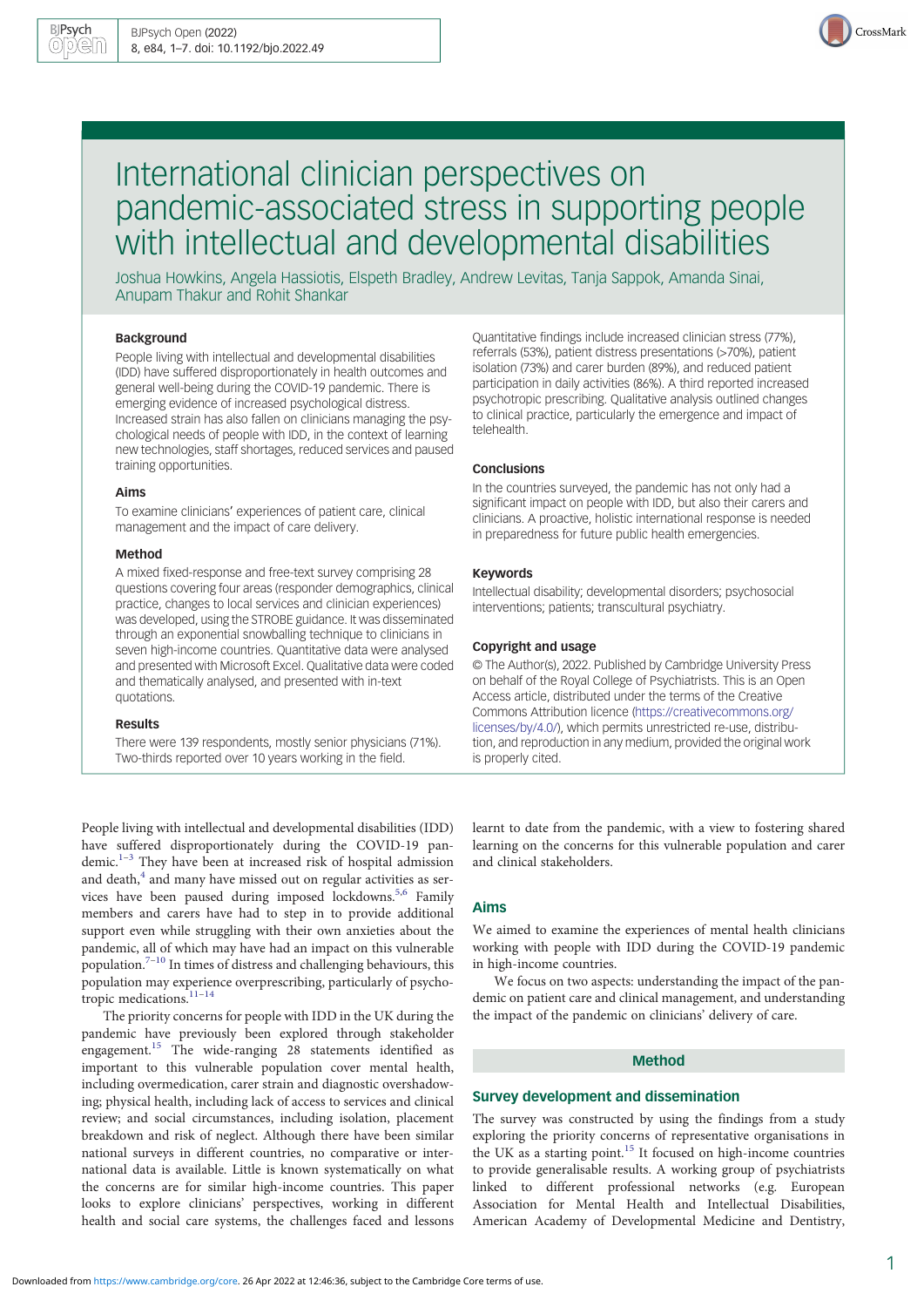etc.) in seven different countries was convened, seeking collaboration on survey design and dissemination. The expert opinion of the working group allowed development of the survey content, requiring multiple iterations of the core text until consensus was achieved. Questions and phrasing were adapted to allow for generalisability and international variation in service provision, funding and structure.

The survey comprised a mixture of fixed-response and open answers across four sections with 28 questions total. The first section explored demographics and working setting, section two considered clinical practice, section three concerned changes to local services and section four focused on clinician needs and experiences.

Translations of the survey were provided, as required, developed locally by the representative of the country on the working group. These were checked before dissemination and again, after translating responses back into English. Any quotes used in the main paper and in the Supplementary material available at [https://doi.org/10.](https://doi.org/10.1192/bjo.2022.49) [1192/bjo.2022.49,](https://doi.org/10.1192/bjo.2022.49) are best-matched translations, with thematic match to the original closely checked by native speakers.

The survey was undertaken online on Google Forms for Windows 10 (see [https://www.google.co.uk/intl/en-GB/forms/](https://www.google.co.uk/intl/en-GB/forms/about/) [about/\)](https://www.google.co.uk/intl/en-GB/forms/about/), with approximately 8–10 min given for completion. This was felt to be the optimum time to balance response engagement and gain the minimum required information to draw meaningful conclusions on the key identified areas. The survey was available online for 6 months, from 8 February to 9 August 2021.

Clinicians working with people with IDD were invited to complete an online cross-sectional survey comprising mixed quantitative and qualitative (free-text) answer options. The survey template is provided in Supplementary Appendix 1. In the introductory section of the survey, it was specified that this survey was aimed at clinicians working primarily with people with IDD, along with a question to check the same.

The survey used an exponential and non-discriminatory snowballing technique. This involves commencing with key personal contacts in professional organisations of the authors in different participating countries, and requesting then to forward the request and link within their own professional networks. This should be considered non-probability sampling, Reminders to encourage participation were sent to the working group at monthly intervals.

## Ethics and governance

All participants were advised at the start of the study that participation was voluntary and that their replies, if they chose to participate, would be anonymised and analysed. No participant identifier data was collected. Data was pooled before analysis. Further, it was to a professional participant group where consent was implicit by participation. It was specified that informed consent would be

| Professional grade of respondents, including missing data<br>Table 1<br>(data not provided by respondents) |                                                                                                                                                                                                                                   |                                                                           |  |  |
|------------------------------------------------------------------------------------------------------------|-----------------------------------------------------------------------------------------------------------------------------------------------------------------------------------------------------------------------------------|---------------------------------------------------------------------------|--|--|
|                                                                                                            | Professional grade                                                                                                                                                                                                                | Number of respondents (% total)                                           |  |  |
|                                                                                                            | Senior level physician<br>Higher/advanced trainee physician<br>Junior trainee physician<br>Advanced practice nurse<br>Other senior healthcare professional<br>Other non-senior healthcare<br>professional<br>Missing <sup>a</sup> | 89 (64)<br>10(7.2)<br>1(0.7)<br>3(2.2)<br>13 (9.4)<br>4(2.9)<br>19 (13.6) |  |  |
|                                                                                                            | a. 'Missing' data-set here and below accounts for any non-selections for each question<br>from the 139 participants.                                                                                                              |                                                                           |  |  |

presumed if participants submitted the survey. Investigators obtained local approvals as necessary, and were responsible for local oversight.

The authors assert that all procedures contributing to this work comply with the ethical standards of the relevant national and institutional committees on human experimentation and with the Helsinki Declaration of 1975, as revised in 2008. All procedures involving human patients were approved by the University of Toronto Research Ethics Board Protocol (protocol number 40791).

Ethics advice at various levels across the different participating organisations was collected. Ethics approval was obtained from University of Toronto Research Ethics Board (protocol number 40791). Investigators also obtained local permission after consulting their local ethics board as necessary. In North America, the project was promoted to the medical membership of the American Academy of Developmental Medicine and Dentistry. Before promotion, the project was reviewed by its research committee. The need for ethics approval in Israel was discussed with the hospital ethics (Helsinki) committee and, because of the nature of the research, was not found to be required. Similarly, Germany and other participating countries did not need ethics on consultation with their local boards.

## Analysis

Anonymised responses to the survey were downloaded into Microsoft Excel 2019 for Windows, then transferred to SPSS version 25 for Windows for data cleaning, coding and analysis. As most of the fixed-response variables were categorical or ordinal, analysis consisted mainly of frequencies and cross tabulations.

Free-text replies were assimilated by the first author. Authors J.H. and A.H. read the free-text responses to become familiar with topics, and began preliminary coding for thematic analysis. Coding developed with additional reading, analysis and further interobserver discussion. The two authors compared coding and noted any differences. Differences were resolved by discussion and agreement on the final coding frame. Author R.S. provided support to resolve any outstanding differences. All raw data and associated themes were grouped for analysis. Themes were discussed and presented based on their frequency weighting in responses.

As country-specific response weightings were heavily skewed, the authors were not able to comment on generalised differences between countries, as the small number of respondents from some would have introduced excessive bias.

## Results

## Quantitative responses

Study population

Responses were provided by 139 clinicians spread across seven countries: Germany ( $n = 54$ , 38.8%), Canada ( $n = 32$ , 23%), USA  $(n = 31, 22.3\%)$ , Switzerland  $(n = 12, 8.6\%)$ , Austria  $(n = 6, 4.3\%)$ , Israel ( $n = 3, 2.2\%$ ) and Argentina ( $n = 1, 0.7\%$ ).

Nearly three-quarters  $(n = 99, 71.2%)$  of the respondents declared themselves as senior or higher/advanced level psychiatrists, with the rest being junior psychiatrists or other, including nurses and other healthcare professionals (Table 1).

Of 137 participants who quantified how much of their workload is with people with IDD, nearly two-thirds ( $n = 87, 62.7\%$ ) worked primarily (>50%) with people with IDD. Twenty-four (17.3%) spent 25–50% of their time working with people with IDD, whereas only 26 (18.7%) spent <25% of their time working with people with IDD.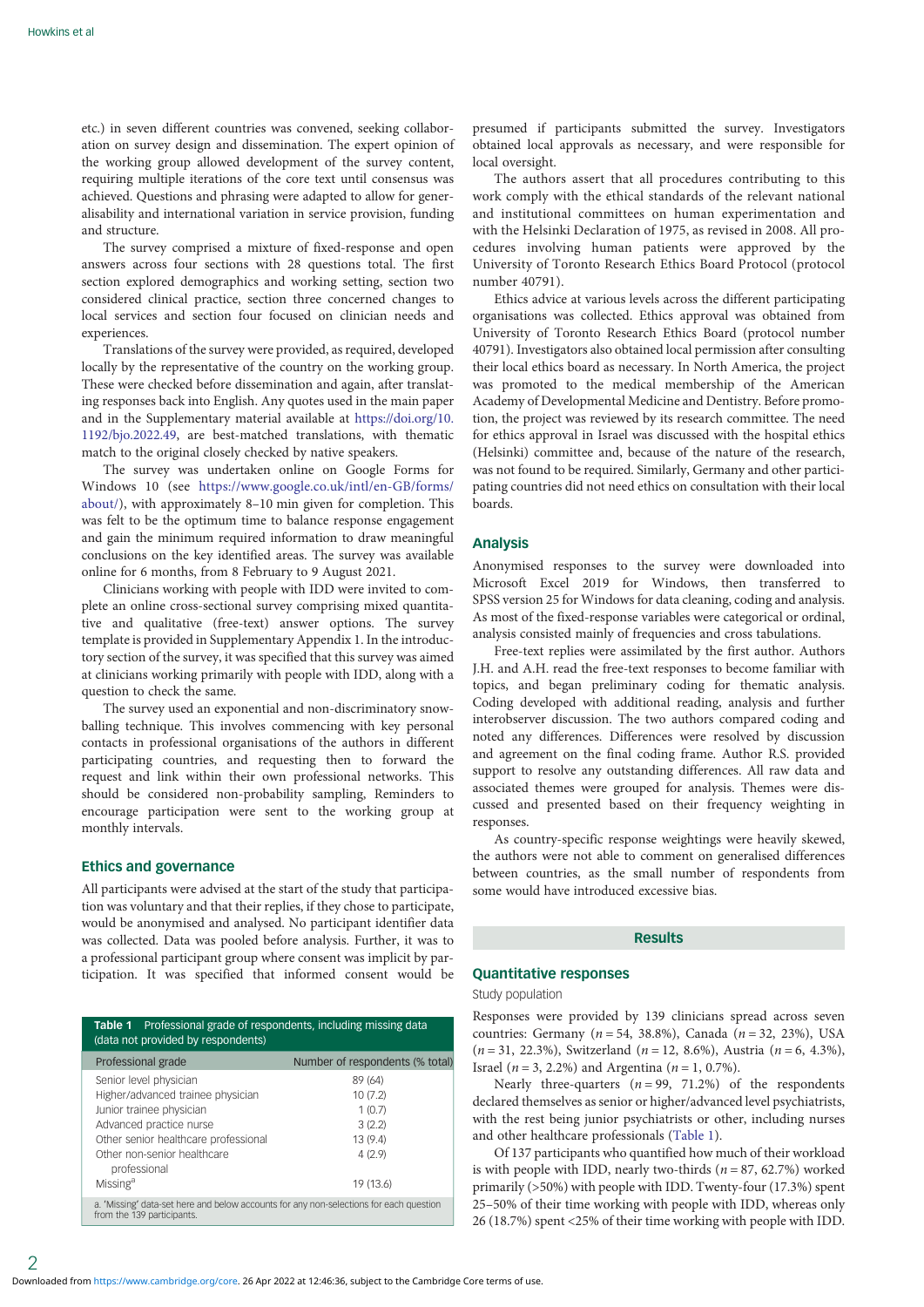Two-thirds of respondents ( $n = 92, 66\%$ ) had been working with people with IDD for >10 years.

## Effects of the pandemic on clinician working patterns

Just over three-quarters of respondents ( $n = 107, 77\%$ ) noted feeling increased stress since the pandemic, compared with pre-pandemic levels. This spread was relatively uniform among participating countries. Of the top responding countries, 26 (87%) participants from the USA noted increased stress, as did 24 (75%) participants from Canada and 40 (74.1%) participants from Germany. Most clinicians experienced an increase in referrals of people with IDD  $(n = 74, 53.2\%)$ . However, a significant minority of 25%  $(n = 35)$ noted a decrease in their referral pattern (Table 2). Considering time spent in consultation, nearly three-quarters ( $n = 101, 72.7\%$ ) remarked spending more time in consultation, with 11 respondents (7.9%) increasing their time in consultation by >50% (Table 3).

## Impact of the pandemic on patient mental and physical health

Regarding areas of work affected by the pandemic ([Table 4\)](#page-3-0), over three-quarters ( $n = 108, 77.7%$ ) noted an increase in new challenging behaviours observed. A similar proportion ( $n = 102, 73.3\%$ ) also stated that they had observed an increase in previously existing challenging behaviours, and over six-sevenths ( $n = 121, 87\%$ ) also noted an increase in referrals for new-onset emotional distress, with the majority ( $n = 109, 78.4\%$ ) observing an increase in previously existing emotional distress observed in their patients. Most respondents ( $n = 119, 85.6\%$ ) observed reduced patient participation in activities, with nearly three-quarters ( $n = 101, 72.7\%$ ) reporting patient feelings of isolation. Just over half of the respondents,  $(n = 73, 52.5%)$  reported an increase in their concern for the physical health of their patients ([Table 4](#page-3-0)). Four out of five participants  $(n = 111, 79.8%)$  considered their patients increasingly unable to cope with changes to staff or routine ([Table 4\)](#page-3-0).

With regards to the impact that restrictions on social, educational or vocational activities had on certain domains, just over half ( $n = 73$ , 52.5%) noted an increase in psychiatric conditions, two-thirds ( $n = 92, 66.2\%$ ) noted a specific increase in emotional distress and two-thirds ( $n = 92, 66.3\%$ ) noted an increase in challenging behaviours. Most respondents noted no change observed in patients' physical health ( $n = 100$ ). Over seven-eighths ( $n = 123$ , 88.5%) observed increased carer burden and strain.

#### Impact of the pandemic on treatment and support

Considering management methods available to clinicians, just over a third ( $n = 48$ , 34.5%) of respondents noted an increase in their overall prescribing practices since the pandemic, although 56.1%  $(n = 78)$  noted no change. However, when considering specific prescribing domains [\(Table 5](#page-4-0)), 46.8% ( $n = 65$ ) reported an increased use of antipsychotics, 43.9% ( $n = 61$ ) reported increased use of antidepressants, 30.2% ( $n = 42$ ) reported increased use of mood stabilisers and 25.2% ( $n = 35$ ) reported increased use of benzodiazepines. Nearly half also reported ( $n = 64, 46\%$ ) more use of medications for physical ill health. Just over half of the respondents reported not using outcome measures or scoring systems to monitor for changes influenced by psychotropic prescribing ( $n = 73, 52.5\%$ ).

## Impact of the pandemic on service organisation

Most clinicians had been involved in the local implementation of service changes in response to the pandemic  $(n = 89, 64\%)$ . Nearly two-thirds  $(n = 90, 64.7%)$  reported some subjective positivity toward how successful their area had been in adapting to their proposed changes, and most ( $n = 102, 73.4%$ ) had provided information to their patients relating to the service changes experienced.

## Free-text (qualitative) responses

Free-text responses to 'open' survey questions were collected to gather information on personal experiences of responding clinicians. These are available in full in Supplementary Appendix 2. Key themes that developed were those denoting practice-based challenges and adaptations (relating to changes in how respondents had practised during the pandemic), intervention-based adaptations (relating to what was done or offered within that practice) and responses relating to resource considerations, both during the pandemic and when considering the future.

#### Practice-based adaptations

A major subtheme within the changes to clinicians' practice was increased use of technology to facilitate remote working, often considered in the raw data as telehealth.

Generally, responses were positive for clinicians, 'I have found virtual assessments more useful than I would ever have imagined', and when clinicians considered their patients, 'It helps make appointments easier to attend for some of my patients'.

However, challenges were noted within this, including issues of access and education: 'lack of access to telehealth technologies', 'difficulty with internet or device' or 'technology not always available to clients and/or caregivers; knowledge lacking'.

#### Intervention-based adaptations

Intervention-themed responses highlighted a potential increase in prescribing patterns, consistent with what is seen in the fixedresponse questions. However, the implicit future requirement to titrate these back down once wider opportunities reopened was often noted. Respondents highlighted the need to 'laboriously

| Change in referral pattern for people with intellectual and<br>Table 2<br>developmental disabilities |           |  |  |
|------------------------------------------------------------------------------------------------------|-----------|--|--|
| Change in referral pattern compared with pre-pandemic                                                |           |  |  |
| patterns                                                                                             | $n$ (%)   |  |  |
| Increase                                                                                             |           |  |  |
| $>50\%$                                                                                              | 9(6.5)    |  |  |
| 25-50%                                                                                               | 14(10.1)  |  |  |
| $10 - 25%$                                                                                           | 31(22.3)  |  |  |
| $0 - 10%$                                                                                            | 20(14.4)  |  |  |
| Decrease                                                                                             |           |  |  |
| $0 - 10%$                                                                                            | 8(5.8)    |  |  |
| $10 - 25%$                                                                                           | 21(15.1)  |  |  |
| 25-50%                                                                                               | 6(4.3)    |  |  |
| $>50\%$                                                                                              | 0(0)      |  |  |
| Not applicable/missing                                                                               | 30 (21.6) |  |  |

| <b>Table 3</b> Change in time spent in consultation with people with intel-<br>lectual and developmental disabilities compared with pre-pandemic<br>consultations |           |  |  |
|-------------------------------------------------------------------------------------------------------------------------------------------------------------------|-----------|--|--|
| Change in time spent in consultation                                                                                                                              | $n$ (%)   |  |  |
| Increase                                                                                                                                                          |           |  |  |
| $>50\%$                                                                                                                                                           | 11(7.9)   |  |  |
| $25 - 50%$                                                                                                                                                        | 20(14.4)  |  |  |
| $10 - 25%$                                                                                                                                                        | 35(12.2)  |  |  |
| $0 - 10%$                                                                                                                                                         | 35 (12.2) |  |  |
| Decrease                                                                                                                                                          |           |  |  |
| $0 - 10%$                                                                                                                                                         | 3(2.2)    |  |  |
| 10-25%                                                                                                                                                            | 7(5)      |  |  |

25–50% 0 (0) >50% 0 (0) Not applicable/missing 28 (20.1)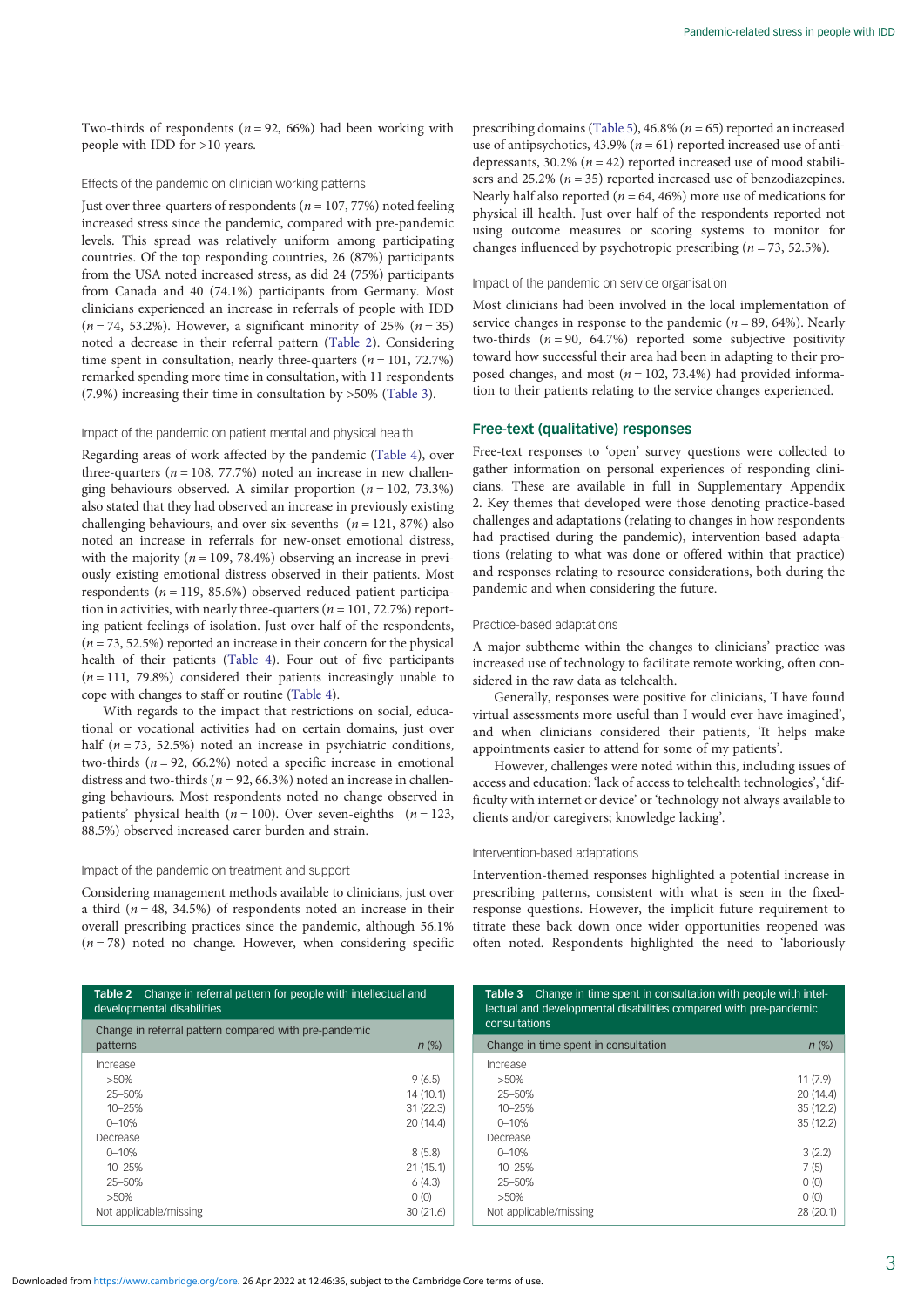<span id="page-3-0"></span>

| Table 4 How respondents feel the pandemic has changed the noted<br>areas in their practice with people with intellectual and developmental<br>disabilities |                                         |                         |  |
|------------------------------------------------------------------------------------------------------------------------------------------------------------|-----------------------------------------|-------------------------|--|
| Criteria                                                                                                                                                   | Scale of change                         | $n$ (%)                 |  |
| New challenging behaviours                                                                                                                                 |                                         |                         |  |
|                                                                                                                                                            | Significant increase                    | 33 (23.7)               |  |
|                                                                                                                                                            | Slight increase                         | 75 (54)                 |  |
|                                                                                                                                                            | No change                               | 23 (16.5)               |  |
|                                                                                                                                                            | Slight decrease<br>Significant decrease | 6(4.3)<br>0(0)          |  |
|                                                                                                                                                            | Missing data                            | 2(1.4)                  |  |
| Existing challenging behaviours                                                                                                                            |                                         |                         |  |
|                                                                                                                                                            | Significant increase                    | 28 (20.1)               |  |
|                                                                                                                                                            | Slight increase                         | 74 (53.2)               |  |
|                                                                                                                                                            | No change                               | 28 (20.1)               |  |
|                                                                                                                                                            | Slight decrease<br>Significant decrease | 5(3.6)                  |  |
|                                                                                                                                                            | Missing data                            | 2(1.4)<br>2(1.4)        |  |
| New emotional distress                                                                                                                                     |                                         |                         |  |
|                                                                                                                                                            | Significant increase                    | 53 (38.1)               |  |
|                                                                                                                                                            | Slight increase                         | 68 (48.9)               |  |
|                                                                                                                                                            | No change                               | 10(7.2)                 |  |
|                                                                                                                                                            | Slight decrease                         | 4(2.9)                  |  |
|                                                                                                                                                            | Significant decrease<br>Missing data    | 1(0.7)<br>3(2.2)        |  |
| Existing emotional distress                                                                                                                                |                                         |                         |  |
|                                                                                                                                                            | Significant increase                    | 33 (23.7)               |  |
|                                                                                                                                                            | Slight increase                         | 76 (54.7)               |  |
|                                                                                                                                                            | No change                               | 21 (15.1)               |  |
|                                                                                                                                                            | Slight decrease                         | 1(0.7)                  |  |
|                                                                                                                                                            | Significant decrease                    | 2(1.4)                  |  |
| Patient participation in activities                                                                                                                        | Missing data                            | 6(4.3)                  |  |
|                                                                                                                                                            | Significant increase                    | 8(5.8)                  |  |
|                                                                                                                                                            | Slight increase                         | 4 (2.9)                 |  |
|                                                                                                                                                            | No change                               | 6(4.3)                  |  |
|                                                                                                                                                            | Slight decrease                         | 17 (12.2)               |  |
|                                                                                                                                                            | Significant decrease                    | 102 (73.4)              |  |
|                                                                                                                                                            | Missing data                            | 2(1.4)                  |  |
| Patient feelings of isolation                                                                                                                              | Significant increase                    | 61 (43.9)               |  |
|                                                                                                                                                            | Slight increase                         | 40 (28.8)               |  |
|                                                                                                                                                            | No change                               | 12(8.6)                 |  |
|                                                                                                                                                            | Slight decrease                         | 8(5.8)                  |  |
|                                                                                                                                                            | Significant decrease                    | 15 (10.8)               |  |
|                                                                                                                                                            | Missing data                            | 3(2.2)                  |  |
| Physical health concerns                                                                                                                                   | Significant increase                    | 12 (8.6)                |  |
|                                                                                                                                                            | Slight increase                         | 61 (43.9)               |  |
|                                                                                                                                                            | No change                               | 55 (39.6)               |  |
|                                                                                                                                                            | Slight decrease                         | 7(5)                    |  |
|                                                                                                                                                            | Significant decrease                    | 2(1.4)                  |  |
| Carer burden and strain                                                                                                                                    | Missing data                            | 2 (1.4)                 |  |
|                                                                                                                                                            | Significant increase                    | 77 (55.4)               |  |
|                                                                                                                                                            | Slight increase                         | 46 (33.1)               |  |
|                                                                                                                                                            | No change                               | 8(5.8)                  |  |
|                                                                                                                                                            | Slight decrease                         | 1(0.7)                  |  |
|                                                                                                                                                            | Significant decrease                    | 3(2.2)                  |  |
|                                                                                                                                                            | Missing data                            | 4(2.9)                  |  |
| Placement of home breakdown                                                                                                                                | Significant increase                    | 10(7.2)                 |  |
|                                                                                                                                                            | Slight increase                         | 38 (27.3)               |  |
|                                                                                                                                                            | No change                               | 77 (55.4)               |  |
|                                                                                                                                                            | Slight decrease                         | 5(3.6)                  |  |
|                                                                                                                                                            | Significant decrease                    | 4(2.9)                  |  |
|                                                                                                                                                            | Missing data                            | 5(3.6)                  |  |
| Closure or restriction of day or respite centres                                                                                                           |                                         |                         |  |
|                                                                                                                                                            | Significant increase<br>Slight increase | 102 (73.4)<br>18 (12.9) |  |
|                                                                                                                                                            | No change                               | 3(2.2)                  |  |
|                                                                                                                                                            | Slight decrease                         | 1(0.7)                  |  |
|                                                                                                                                                            | Significant decrease                    | 11 (7.9)                |  |
|                                                                                                                                                            |                                         | (Continued)             |  |

| Table 4<br>(Continued)                                                      |                      |           |
|-----------------------------------------------------------------------------|----------------------|-----------|
| Criteria                                                                    | Scale of change      | $n$ (%)   |
|                                                                             | Missing data         | 4(2.9)    |
| Changes in daily/weekly routines                                            |                      |           |
|                                                                             | Significant increase | 94 (67.6) |
|                                                                             | Slight increase      | 27 (19.4) |
|                                                                             | No change            | 4(2.9)    |
|                                                                             | Slight decrease      | 3(2.2)    |
|                                                                             | Significant decrease | 8(5.8)    |
|                                                                             | Missing data         | 3(2.2)    |
| Person with intellectual and developmental disabilities unable to cope with |                      |           |
| changes to staff/routines                                                   |                      |           |
|                                                                             | Significant increase | 38 (27.4) |
|                                                                             | Slight increase      | 73 (52.5) |
|                                                                             | No change            | 21 (15.1) |
|                                                                             | Slight decrease      | 1(0.7)    |
|                                                                             | Significant decrease | 2(1.4)    |
|                                                                             | Missing data         | 4(2.9)    |
| Availability of wider clinical or care team support                         |                      |           |
|                                                                             | Significant increase | 11 (7.9)  |
|                                                                             | Slight increase      | 24 (17.3) |
|                                                                             | No change            | 32 (23)   |
|                                                                             | Slight decrease      | 38 (27.3) |
|                                                                             | Significant decrease | 29 (20.9) |
|                                                                             | Missing data         | 5(3.6)    |
| Difficulty accessing primary care                                           |                      |           |
|                                                                             | Significant increase | 19 (13.7) |
|                                                                             | Slight increase      | 49 (35.3) |
|                                                                             | No change            | 48 (34.5) |
|                                                                             | Slight decrease      | 12(8.6)   |
|                                                                             | Significant decrease | 7(5)      |
|                                                                             | Missing data         | 4(2.9)    |
| Difficulty accessing specialist care                                        |                      |           |
|                                                                             | Significant increase | 24 (17.3) |
|                                                                             | Slight increase      | 53 (38.1) |
|                                                                             | No change            | 38 (27.3) |
|                                                                             | Slight decrease      | 9(6.5)    |
|                                                                             | Significant decrease | 12 (8.6)  |
|                                                                             | Missing data         | 3(2.2)    |
| Pressure/difficulty securing in-patient or emergency resources              |                      |           |
|                                                                             | Significant increase | 25 (18)   |
|                                                                             | Slight increase      | 53 (38.1) |
|                                                                             | No change            | 48 (34.5) |
|                                                                             | Slight decrease      | 3(2.2)    |
|                                                                             | Significant decrease | 5(3.6)    |
|                                                                             | Missing data         | 5(3.6)    |

reduce the medication again over a long period of time' and the potential future need for 'deprescribing programmes'.

In addition, clinicians often remarked on an increase in referral patterns to psychological services. 'Psychotherapy' and 'psychoeducation' were frequently mentioned when considering newly initiated interventions. Often, this was mentioned in relation to disruption of daily routines, lack of replacement recreational activities or lack of socialisation.

The increased referral to psychotherapeutic therapies matched a general increased reliance on the wider multidisciplinary team. Some respondents felt this enhanced 'interdisciplinary collaboration' and 'more productive' teamwork, although the same issues with access and administration mentioned above were also frequently cited.

## Resources

Increased administrative workload was the key subtheme for resource-focused responses. This was noted in terms of the shift to telemedicine and from the unavoidable 'staffing problems', which often considered both a lack of staff and lack of appropriate training. Clinicians reported taking on greater responsibility to make up for this shortfall.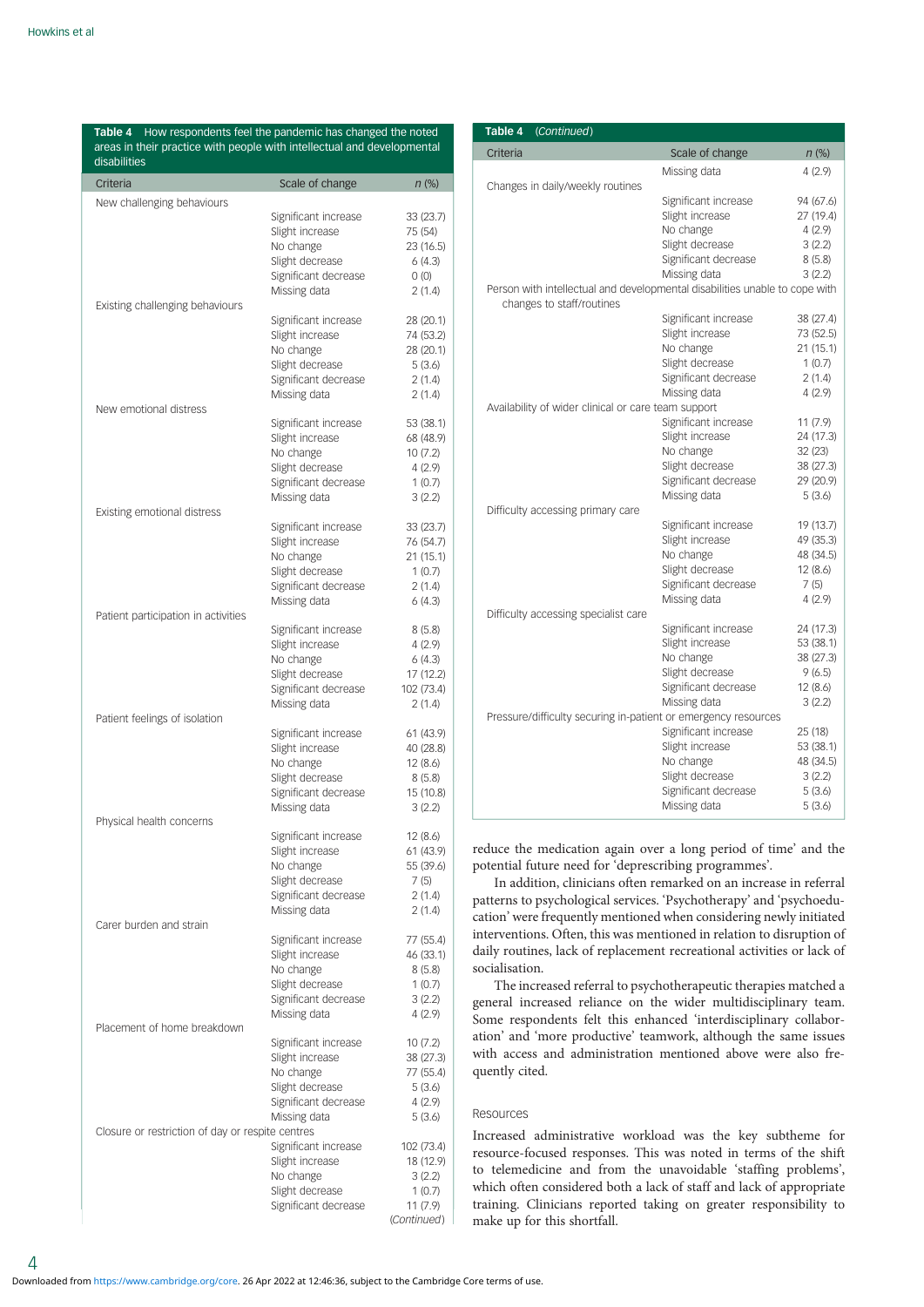<span id="page-4-0"></span>

| Table 5 How respondents' prescribing practices have changed<br>because of pandemic-related restrictions |                        |           |  |  |
|---------------------------------------------------------------------------------------------------------|------------------------|-----------|--|--|
| Criteria                                                                                                | Scale of change        | $n$ (%)   |  |  |
| Antipsychotic prescribing                                                                               |                        |           |  |  |
|                                                                                                         | Increased              | 65 (46.8) |  |  |
|                                                                                                         | No change              | 44 (31.7) |  |  |
|                                                                                                         | Decreased              | 1(0.7)    |  |  |
|                                                                                                         | Missing data           | 29 (20.9) |  |  |
| Antidepressant prescribing                                                                              |                        |           |  |  |
|                                                                                                         | Increased              | 61 (43.9) |  |  |
|                                                                                                         | No change              | 46 (33.1) |  |  |
|                                                                                                         | Decreased              | 0(0)      |  |  |
|                                                                                                         | Missing data           | 32 (23)   |  |  |
| Mood stabiliser prescribing                                                                             |                        |           |  |  |
|                                                                                                         | Increased              | 42 (30.2) |  |  |
|                                                                                                         | No change              | 64 (46)   |  |  |
|                                                                                                         | Decreased              | 1(0.7)    |  |  |
|                                                                                                         | Missing data           | 32 (77)   |  |  |
| Benzodiazepine prescribing                                                                              |                        |           |  |  |
|                                                                                                         | Increased              | 35 (25.2) |  |  |
|                                                                                                         | No change              | 70 (50.4) |  |  |
|                                                                                                         | Decreased              | 3(2.2)    |  |  |
|                                                                                                         | Missing data           | 31 (22.3) |  |  |
| Stimulant prescribing                                                                                   |                        |           |  |  |
|                                                                                                         | Increased              | 14 (10.1) |  |  |
|                                                                                                         | No change<br>Decreased | 87 (62.6) |  |  |
|                                                                                                         |                        | 5(3.6)    |  |  |
| Pain medication prescribing                                                                             | Missing data           | 33 (23.7) |  |  |
|                                                                                                         | Increased              | 10(7.2)   |  |  |
|                                                                                                         | No change              | 97 (69.8) |  |  |
|                                                                                                         | Decreased              | 0(0)      |  |  |
|                                                                                                         | Missing data           | 32 (23)   |  |  |
| Physical health medication prescribing                                                                  |                        |           |  |  |
|                                                                                                         | Increased              | 64 (46)   |  |  |
|                                                                                                         | No change              | 41 (29.5) |  |  |
|                                                                                                         | Decreased              | 3(2.2)    |  |  |
|                                                                                                         | Missing data           | 31(22.3)  |  |  |
|                                                                                                         |                        |           |  |  |

Worryingly, clinicians noted concerns over stress and burnout, remarking 'We are hanging in there but with chronic fatigue'.

The changes in service delivery influenced statements about plans for future service changes that would offer 'better organisation and integration of services'.

Much call was noted for 'more support both financially and emotionally' to deal with the expected continued increased demand on services and backlogs, but this may pragmatically be tempered by concerns of likely 'budget cuts/funding restrictions'. One respondent summarised their concerns as 'still a neglected population with worse set back in even basic health, mental health and supportive care'.

## **Discussion**

This is the first survey of its kind to consider the experiences and views of clinicians working primarily with people with IDD during the pandemic in high-income countries, and how this challenging circumstance has affected practice and care. Importantly, it provides a wide perspective, not limited to one healthcare system. It is interesting to note the similarities of experience provided by respondents from countries practising in diverse settings.

Although the change in working patterns may have been expected, it is notable how substantially these have affected clinicians, both in terms of time spent at work and stress felt. The stress felt by people with IDD is shown vividly, with a worrying increase in emotional and physical distress and behaviours that challenge. The impact of restrictions on this vulnerable group is

laid bare, with reduced engagement and isolation occurring in context of changes to daily routine and curtailment of engagement in social, educational or vocational activities.

The impact of restrictions may have been a cause for the reduction in referrals in a significant minority of respondents (25%). Restrictions might have provided stability, consistency and predictability to a select group, such as those with autism, who face significant anxiety during 'normal times' because of the environmental and social unpredictability of our society. Equally, it could have led to social withdrawal and a loss of contact from services. This intimates the complicated nature of need and management of this group.

The overarching feeling from considering the responses is that health and healthcare have changed for the worse for those with IDD, their carers and the professionals working with them. Many free-text responses considered an irreversible shift in their practice. Some of this, particularly a shift toward telecommunications, may be considered beneficial, and indeed may have served to speed up positive transition that has been long overdue. However, the pace of change has left many feeling overwhelmed or unsafe, and raises important concerns about equity of access for people with IDD. The financial cost of widespread uptake of telehealth, both institutional and individual, remains unquantifiable, but is likely to be significant. The increased productivity and efficiency, and the relief from travel that patients may experience, may eventually tip the balance in favour of this upheaval.

Other changes do not appear so welcome, particularly the increase in prescribing patterns, which agrees with previously published data in this population. $11-14$  $11-14$  $11-14$  It will be a long and complicated journey to work with patients toward reducing these medications. It is important that psychotherapeutic support is brought back in line with the national policy of all participating countries to stop and reduce continued harm of inappropriate psychotropic prescribing.

Observance of clinician and carer stress in responses is frightening, but not unexpected. Supporting individuals with IDD is complex even in 'normal times'. The highlighted impact on activities, roles and engagement has possibly allowed a domino effect of stress and burnout onto families and clinicians. Efforts will be required to improve resource allocation and training, and clear backlogs, when pandemic-affected practices start recovering. These efforts to reduce the digital divide by proper accommodation can help to reduce inequities in access to healthcare for people with IDD. Care should be taken to continue the increased interprofessional working reported by our respondents, and to support implementation of evidenced best practices and strategies for this population while ensuring reduction of siloed practicing. The study suggests a call for structural service changes is required. This change needs to be in the form of renewed focus on staff welfare and training, continuing integration and collaboration between services, and a combined approach to digital and inperson provision where suitable.

# Limitations

This paper contains several limitations owing to its opportunistic sampling frame, focus on high-income countries and with an unequal spread even between these countries. It is presented as a pragmatic attempt to stimulate discussion. In-depth demographics were not requested, so the reach within minority or marginalised groups is unclear. It is not to be considered generalisable without further consideration. The responses represent only a snapshot of clinicians' contemporary feelings on this subject. With the everchanging professional and social context in which clinicians currently operate, it must be acknowledged that responses and experience may change dramatically with time, and this paper can only be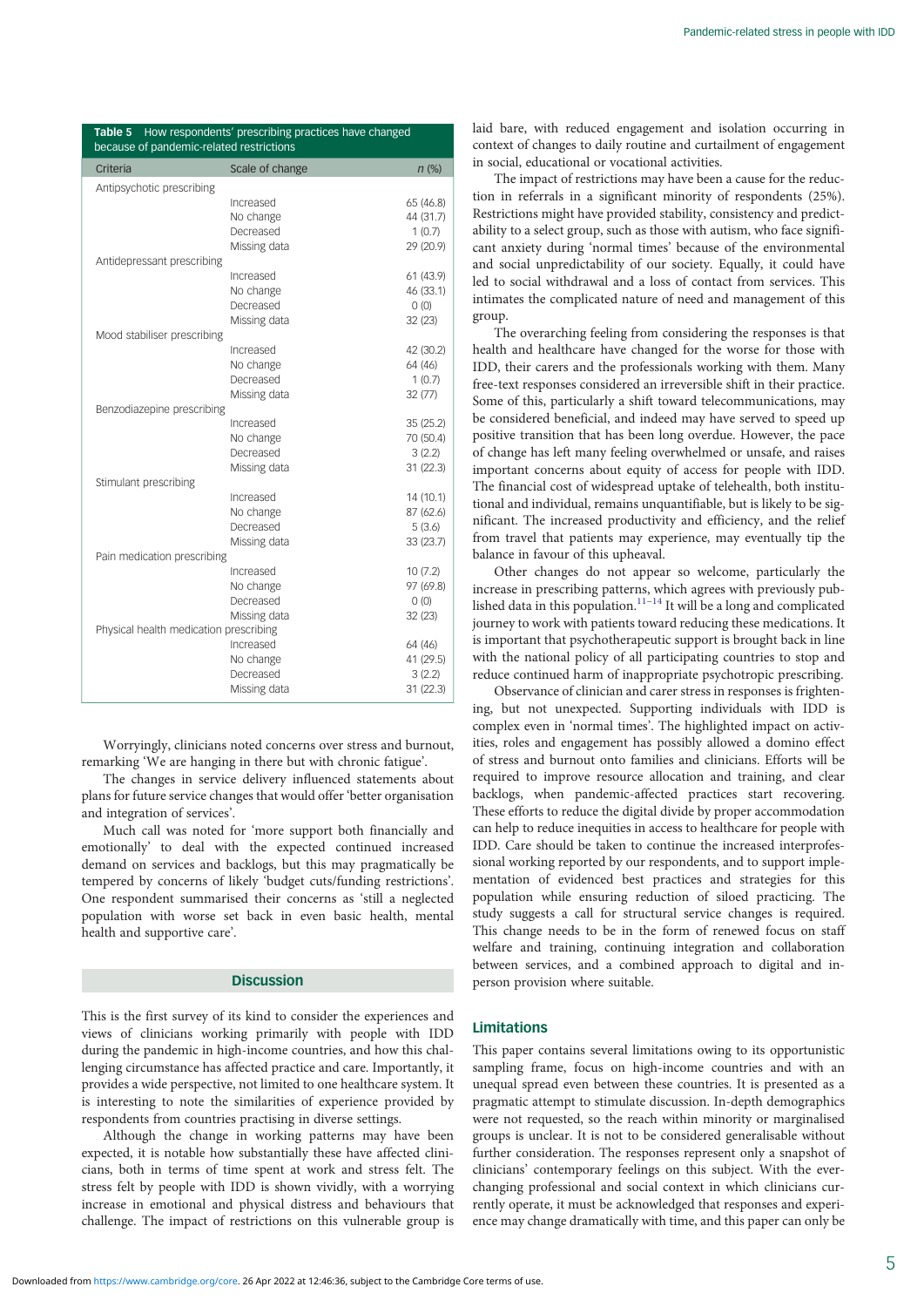<span id="page-5-0"></span>seen as presenting a snapshot of opinions in context of the time at which it was taken. Responder bias is likely to be present, with those with negative feelings and experiences more likely to respond and give detailed answers. The untrialled, unvalidated survey is likely to present a measurement bias. However, we present the full raw data in mitigation of the inherent observer bias. The survey findings could be considered broadly generalisable to high-income countries, given its reach. However, there is a possibility that important vulnerable subpopulations in these countries, such as Black and Asian ethnic minorities who have been disproportionately affected, have not been suitably represented.

## Implications for clinical practice

Careful work will be required to encourage, permit and empower people with IDD to recover their normal lifestyles following the pandemic. This will need to go hand in glove with weaning any additional psychotropic burden necessitated by the challenges of pandemic-related restrictions and the negative impact on mental health and challenging behaviours. Clinicians must be mindful of the increased morbidity across this vulnerable group, maintain a holistic approach to understanding the impact of the pandemic on the individual and consider the range of presentations different individuals may present with, including as-yet-unknown presentations of 'long COVID'. Clinicians must be conscious of the bi-directional interplay of health and social care, and the already overburdened and stretched areas of each. Time will be required to catch up on missed training and supervision for clinicians. There is also the issue of addressing clinician trauma and protecting the existing workforce while helping replenish it.

It worth noting that although this is the first study internationally focused on intellectual disability, there exists literature on similar concerns for other vulnerable populations, such as those with serious mental illness or dementia.<sup>[16](#page-6-0),[17](#page-6-0),[18](#page-6-0),[19](#page-6-0)</sup> Common clinical themes are exacerbation of loneliness, isolation, social disruption and overall stress and anxiety. Similar to our study findings, there are concerns regarding vulnerable populations being left behind, particularly those struggling to engage in remote care. Thus, these shared affinities could form part of a common clinical pathway for people with intellectual disability with other similar vulnerable groups.

## Implications for research to inform policy

Although the pandemic has undoubtedly influenced health and social outcomes globally, there needs to be recognition of the unequal harm borne by this vulnerable group. The pandemic has negatively affected research, training and education in mental health services in general, and intellectual disability services in par-ticular.<sup>[20](#page-6-0)</sup> Thought needs to be given to a systems approach to research, to understand the less-often recognised burden of stress in carer and clinicians supporting this group. Most additional burden has fallen on carers, and in-depth analysis of methods to support re-engagement, holistic care and carer support will be required. An international holistic policy considering all of these aspects underpinned by evidence-based research might optimise a more comprehensive understanding and appreciation of the issues, and guide a robust approach to future service provision and development.

**Joshua Howkins <b>D** Department of Public Health[,](https://orcid.org/0000-0002-4289-2946) NHS Grampian, UK; Angela Hassiotis **D**[,](https://orcid.org/0000-0002-9800-3909) Division of Psychiatry, University College London, UK; Elspeth Bradley, Department of Psychiatry, University of Toronto, Canada; Andrew Levitas, Rowan University, USA; Tanja Sappok D, Department for Mental Health, Charité University Hospital, Germany; **Amanda Sinai**, Department of Psychiatry, Mayanei Hayeshua Medical Center, Israel; **Anupam Thakur**, Department of Psychiatry, University of Toronto, Canada; **Rohit Shankar D**, Cornwall Partnership NHS Foundation

Trust, UK; and Cornwall Intellectual Disability Equitable Research (CIDER), University of Plymouth Peninsula School of Medicine, UK

Correspondence: Rohit Shankar. Email: [rohit.shankar@plymouth.ac.uk](mailto:rohit.shankar@plymouth.ac.uk)

First received 12 Dec 2021, final revision 16 Mar 2022, accepted 16 Mar 2022

## Supplementary material

Supplementary material is available online at <https://doi.org/10.1192/bjo.2022.49>

# Data availability

The data that support the findings of this study are available from the corresponding author R.S., upon reasonable request.

#### Author contributions

J.H. contributed to the design, analysis and interpretation of the work, drafting of the manuscript, editing and final approval of the manuscript. A.H. was responsible for the design, ana-<br>script, editing and final approval of the manuscript. A.H. was responsible for the design, analysis and interpretation of the work, drafting of the manuscript, editing and final approval of the manuscript. E.B. contributed to the design, data collection, drafting of the manuscript and final approval of the manuscript. A.L. contributed to the design, data collection, drafting of the manuscript and final approval of the manuscript. T.S. was responsible for the design, data collection, drafting of the manuscript and final approval of the manuscript. A.S. contributed to the design, data collection, drafting of the manuscript and final approval of the manuscript. A.T. contributed to the design, data collection, drafting of the manuscript and final approval of the manuscript. R.S. was responsible for the design, analysis and interpretation of the work, drafting of the manuscript, editing, final approval of the manuscript and overall supervision. All authors satisfy the ICMJE guidance by substantially contributing to the design, analysis and interpretation of the work; drafting of the manuscript; final approval of the manuscript and all agree to be accountable for all aspects of the work in ensuring that questions related to the accuracy or integrity of any part of the work is appropriately investigated and resolved.

#### Funding

This research received no specific grant from any funding agency, commercial or not-for-profit sectors.

#### Declaration of interest

T.S. receives royalties from different publishers, including Hogrefe and Kohlhammer. R.S. has received institutional and research support from LivaNova, GW Pharma, Union Chimique Belge, Eisai, Veriton Pharma, Averelle and Destin, outside the submitted work. No other author has declared any conflict of interest related to this work.

#### References

- 1 NHS England, NHS Improvement. COVID-19 Deaths of Patients with a Learning Disability Notified to LeDeR. NHS England, 2020 [\(https://www.england.nhs.uk/](https://www.england.nhs.uk/publication/covid-19-deaths-of-patients-with-a-learning-disability-notified-to-leder/) [publication/covid-19-deaths-of-patients-with-a-learning-disability-notified-to](https://www.england.nhs.uk/publication/covid-19-deaths-of-patients-with-a-learning-disability-notified-to-leder/)[leder/\)](https://www.england.nhs.uk/publication/covid-19-deaths-of-patients-with-a-learning-disability-notified-to-leder/).
- 2 Public Health England. Deaths of People Identified as Having Learning Disabilities with COVID-19 in England in the Spring of 2020. Public Health England, 2020 ([https://assets.publishing.service.gov.uk/government/uploads/](https://assets.publishing.service.gov.uk/government/uploads/system/uploads/attachment_data/file/933612/COVID-19__learning_disabilities_mortality_report.pdf) [system/uploads/attachment\\_data/file/933612/COVID-19\\_\\_learning\\_disabilities\\_](https://assets.publishing.service.gov.uk/government/uploads/system/uploads/attachment_data/file/933612/COVID-19__learning_disabilities_mortality_report.pdf) [mortality\\_report.pdf](https://assets.publishing.service.gov.uk/government/uploads/system/uploads/attachment_data/file/933612/COVID-19__learning_disabilities_mortality_report.pdf)).
- 3 Sheehan R, Dalton-Locke C, Ali A, Vera San Juan N, Totsika V, Hassiotis A. Effects of the COVID-19 pandemic on mental healthcare and services: results of a UK survey of front-line staff working with people with intellectual disability and/or autism. BJPsych Bull [Epub ahead of print] 12 May 2021. Available from: [https://doi.org/10.1192/bjb.2021.52.](https://doi.org/10.1192/bjb.2021.52)
- 4 Perera B, Laugharne R, Henley W, Zabel A, Lamb K, Branford D, et al. COVID-19 deaths in people with intellectual disability in the UK and Ireland: descriptive study. BJPsych Open 2020; 6(6): E123.
- 5 Embregts PJCM, van den Bogaard KJHM, Frielink N, Voermans MAC, Thalen M, Jahoda A. A thematic analysis into the experiences of people with a mild intellectual disability during the COVID-19 lockdown period. Int J Dev Disabil [Epub ahead of print] 5 Oct 2020. Available from: [https://doi.org/10.1080/20473869.](https://doi.org/10.1080/20473869.2020.1827214) [2020.1827214.](https://doi.org/10.1080/20473869.2020.1827214)
- 6 Hughes N, Anderson G. The experience of the COVID-19 pandemic in a UK learning disability service: lost in a sea of ever changing variables – a perspective. Int J Dev Disabil [Epub ahead of print] 1 Jun 2020. Available from: [https://](https://doi.org/10.1080/20473869.2020.1773711) [doi.org/10.1080/20473869.2020.1773711](https://doi.org/10.1080/20473869.2020.1773711).
- 7 Courtenay K, Perera B. COVID-19 and people with intellectual disability: impacts of a pandemic. Ir J Psychol Med 2020; 37(3): 231–6.